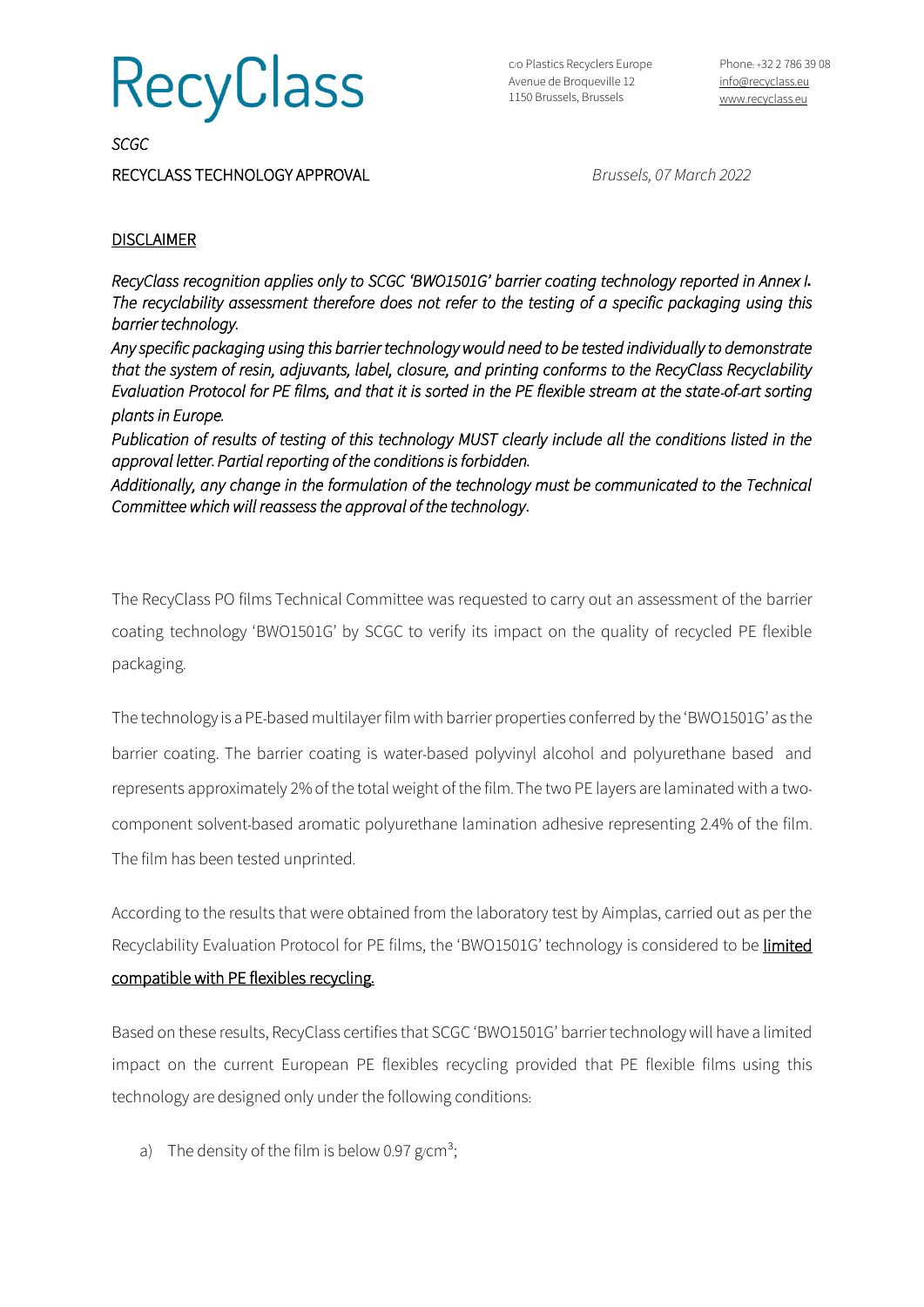- b) The barrier coating 'BWO1501G' is water-based polyvinyl alcohol and aliphatic polyurethane based and represents less than 2% of the total weight of the film;
- c) The laminating adhesive is a two-component solvent-based aromatic polyurethane and represents less than 2.4% of the total weight of the film;
- d) Applied printing technology is compatible with recycling; since several printing options are possible, it is the responsibility of the end-user to choose an appropriate combination of inks and printing process to ensure that:
	- i. the inks are non-bleeding;
	- ii. the inks comply with the European Legislation (e.g. Packaging and Packaging Waste Directive on the heavy metal concentration levels) and are EUPIA compliant;
	- iii. direct printing is limited as much as possible;

RecyClass concludes that SCGC 'BWO1501G' technology as per current market conditions and knowledge, is limited compatible with the existing European industrial recycling processes for PE flexibles. The plastic generated by the recycling process may be used in high quality applications such as PE blown films up to 25%<sup>1</sup>. .

It should be noteworthy that the chemistry of adhesive used in such laminating structures can strongly affect the compatibility of the overall film with PE recycling**.** Therefore, the RecyClass Technical Committee for PO films recommends to use an adhesive known as compatible with recycling not to hamper the recyclability of the film**.** 

## *About* RecyClass

RecyClass is a comprehensive cross-industry initiative that works to advance plastic packaging recyclability and to establish a harmonized approach towards recycled content calculation and traceability in Europe. Activities within RecyClass include the development of Recyclability Evaluation Protocols and scientific testing of innovative materials which serve as the base for the Design for Recycling guidelines and the free online tool. RecyClass offers Recyclability Certifications and Recycled Content Traceability Certification for plastic packaging.

Contact : Alice.Wallon@plasticsrecyclers.eu, www.[recyclass](http://www.recyclass.eu/).eu

<sup>1</sup> Technology tested according to the RecyClass [Recyclability Evaluation Protocol for PE films](https://recyclass.eu/recyclability/test-methods/)



c/o Plastics Recyclers Europe Avenue de Broqueville 12 1150 Brussels, Brussels

Phone:+32 2 786 39 08 [info@recyclass](mailto:info@recyclass.eu).eu www.[recyclass](http://www.recyclass.eu/).eu